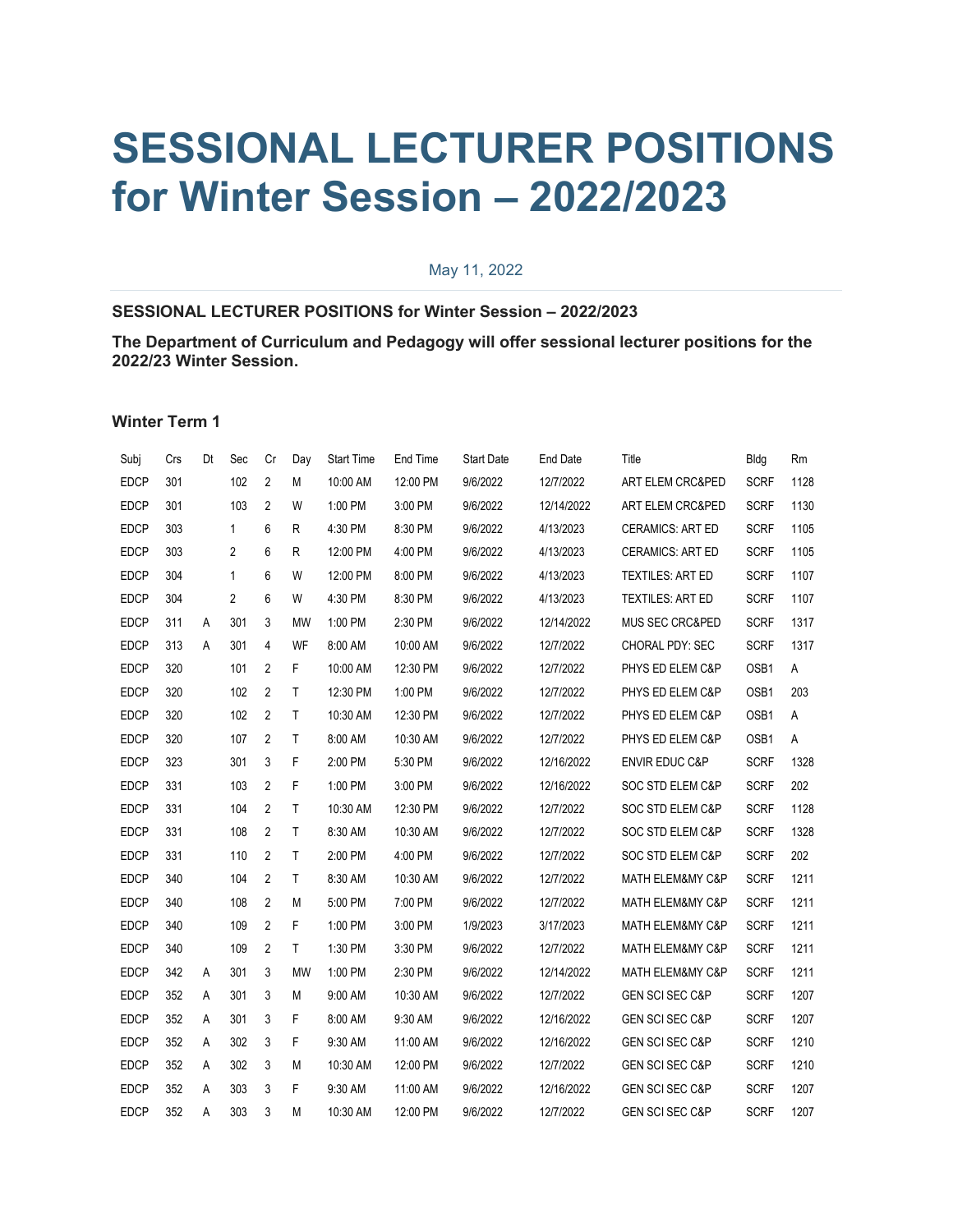| <b>EDCP</b> | 355 | A | 301 | 3 | W         | 2:30 PM  | 4:00 PM  | 9/6/2022 | 12/14/2022 | <b>CHEM SEC C&amp;P</b>                                     | <b>SCRF</b> | 1207 |
|-------------|-----|---|-----|---|-----------|----------|----------|----------|------------|-------------------------------------------------------------|-------------|------|
| <b>EDCP</b> | 355 | A | 301 | 3 | R         | 8:00 AM  | 9:30 AM  | 9/6/2022 | 12/15/2022 | <b>CHEM SEC C&amp;P</b>                                     | <b>SCRF</b> | 1207 |
| <b>EDCP</b> | 356 |   | 301 | 3 |           |          |          | 9/6/2022 | 12/18/2022 | <b>ER&amp;SP SC SEC C&amp;P</b>                             |             |      |
| <b>EDCP</b> | 362 | B | 301 | 3 | M         | 4:30 PM  | 8:00 PM  | 9/6/2022 | 12/7/2022  | <b>CURR DES &amp; EVAL</b>                                  | <b>SCRF</b> | 1214 |
| <b>EDCP</b> | 373 | A | 301 | 3 | W         | 4:30 PM  | 7:30 PM  | 9/6/2022 | 12/14/2022 | <b>ICT I SEC C&amp;P</b>                                    | <b>SCRF</b> | 1025 |
| <b>EDCP</b> | 374 | A | 301 | 3 | <b>MW</b> | 10:30 AM | 12:00 PM | 9/6/2022 | 12/14/2022 | DSGN TEC I C&P                                              | <b>SCRF</b> | 1106 |
| <b>EDCP</b> | 375 | A | 301 | 3 | W         | 4:30 PM  | 7:30 PM  | 9/6/2022 | 12/14/2022 | <b>BUS ED I SEC C&amp;P</b>                                 | <b>SCRF</b> | 1025 |
| <b>EDCP</b> | 378 |   | 301 | 3 | <b>MW</b> | 1:00 PM  | 2:30 PM  | 9/6/2022 | 12/14/2022 | <b>BUS ED II SC C&amp;P</b>                                 | <b>SCRF</b> | 1025 |
| <b>EDCP</b> | 391 | A | 301 | 3 | Τ         | 4:30 PM  | 7:30 PM  | 9/6/2022 | 12/7/2022  | <b>HMEC I SEC C&amp;P</b>                                   | <b>SCRF</b> | 1214 |
| <b>EDCP</b> | 410 |   | 301 | 3 | R         | 4:30 PM  | 7:30 PM  | 9/6/2022 | 12/15/2022 | <b>MUS&amp;MOV ELEM C&amp;P</b>                             | <b>SCRF</b> | 1314 |
| <b>EDCP</b> | 441 | B | 301 | 3 | W         | 4:30 PM  | 7:30 PM  | 9/6/2022 | 12/14/2022 | <b>ASSMNT MATH EDUC</b>                                     | <b>SCRF</b> | 1211 |
| <b>EDCP</b> | 442 |   | 301 | 3 | <b>MW</b> | 2:30 PM  | 4:00 PM  | 9/6/2022 | 12/14/2022 | <b>MATH HISTY TEACH</b>                                     | <b>SCRF</b> | 1211 |
| <b>EDCP</b> | 467 | J | 301 | 3 | R         | 2:00 PM  | 5:00 PM  | 9/6/2022 | 12/15/2022 | <b>SP TPCS C&amp;P</b>                                      | <b>SCRF</b> | 1207 |
| <b>EDCP</b> | 467 | J | 302 | 3 | <b>MW</b> | 1:00 PM  | 2:30 PM  | 9/6/2022 | 12/14/2022 | <b>SP TPCS C&amp;P</b>                                      | <b>SCRF</b> | 1207 |
| <b>EDCP</b> | 471 | A | 301 | 3 | M         | 4:30 PM  | 7:30 PM  | 9/6/2022 | 12/7/2022  | <b>TECHNICAL PROB</b>                                       | <b>SCRF</b> | 1106 |
| <b>EDCP</b> | 472 |   | 301 | 3 | <b>MW</b> | 2:30 PM  | 4:00 PM  | 9/6/2022 | 12/14/2022 | <b>BUS PRAC IN EDUC</b>                                     | <b>SCRF</b> | 1025 |
| <b>EDCP</b> | 474 |   | 301 | 3 | <b>MW</b> | 2:30 PM  | 4:00 PM  | 9/6/2022 | 12/14/2022 | DIG EDUC D & P                                              | <b>SCRF</b> | 1025 |
| <b>EDCP</b> | 491 |   | 301 | 3 | F         | 1:00 PM  | 4:30 PM  | 9/6/2022 | 12/16/2022 | <b>HMEC II SEC C&amp;P</b><br><b>Arts-Based Educational</b> | <b>SCRF</b> | 1214 |
| <b>EDCP</b> | 514 |   | 31  | 3 | M         | 4:30 PM  | 7:30 PM  | 9/6/2022 | 12/7/2022  | Research: A/r/tography                                      | <b>SCRF</b> | 1128 |

## **Winter Term 2**

| Subi        | Crs | Sec          | Cr             | Day          | <b>Start Time</b> | End Time | <b>Start Date</b> | <b>End Date</b> | Title                           | Bldg        | <b>Rm</b> |
|-------------|-----|--------------|----------------|--------------|-------------------|----------|-------------------|-----------------|---------------------------------|-------------|-----------|
| <b>EDCP</b> | 301 | 101          | 2              | <b>MW</b>    | 8:00 AM           | 10:30 AM | 2/13/2023         | 3/15/2023       | ART ELEM CRC&PED                | <b>SCRF</b> | 1130      |
| <b>EDCP</b> | 301 | 104          | $\overline{2}$ | Τ            | 9:00 AM           | 11:30 AM | 1/9/2023          | 3/14/2023       | <b>ART ELEM CRC&amp;PED</b>     | <b>SCRF</b> | 1128      |
| <b>EDCP</b> | 301 | 108          | 2              | <b>MW</b>    | 1:00 PM           | 3:00 PM  | 1/2/2023          | 2/8/2023        | <b>ART ELEM CRC&amp;PED</b>     | <b>SCRF</b> | 1128      |
| <b>EDCP</b> | 303 | $\mathbf{1}$ | 6              | R            | 4:30 PM           | 8:30 PM  | 9/6/2022          | 4/13/2023       | <b>CERAMICS: ART ED</b>         | <b>SCRF</b> | 1105      |
| <b>EDCP</b> | 303 | 2            | 6              | R            | 12:00 PM          | 4:00 PM  | 9/6/2022          | 4/13/2023       | <b>CERAMICS: ART ED</b>         | <b>SCRF</b> | 1105      |
| <b>EDCP</b> | 304 | $\mathbf{1}$ | 6              | M            | 4:30 PM           | 8:30 PM  | 9/6/2022          | 4/13/2023       | <b>TEXTILES: ART ED</b>         | <b>SCRF</b> | 1107      |
| <b>EDCP</b> | 304 | 2            | 6              | W            | 4:30 PM           | 8:30 PM  | 9/6/2022          | 4/13/2023       | <b>TEXTILES: ART ED</b>         | <b>SCRF</b> | 1107      |
| <b>EDCP</b> | 308 | 105          | $\overline{2}$ | M            | 2:00 PM           | 7:00 PM  | 2/13/2023         | 3/13/2023       | <b>MUS ELEM CRC&amp;PED</b>     | <b>SCRF</b> | 1317      |
| <b>EDCP</b> | 320 | 103          | $\overline{2}$ | M            | 12:00 PM          | 12:30 PM | 1/2/2023          | 3/13/2023       | PHYS ED ELEM C&P                | OSB1        | 203       |
| <b>EDCP</b> | 320 | 103          | $\overline{2}$ | M            | 10:00 AM          | 12:00 PM | 1/2/2023          | 3/13/2023       | PHYS ED ELEM C&P                | OSB1        | A         |
| <b>EDCP</b> | 320 | 108          | $\overline{2}$ | F            | 8:00 AM           | 10:00 AM | 1/9/2023          | 3/17/2023       | PHYS ED ELEM C&P                | OSB1        | A         |
| <b>EDCP</b> | 320 | 109          | $\overline{2}$ | W            |                   |          | 1/4/2023          | 3/15/2023       | PHYS ED ELEM C&P                |             |           |
| <b>EDCP</b> | 331 | 101          | $\overline{2}$ | $\mathsf{F}$ | 8:00 AM           | 10:30 AM | 2/17/2023         | 3/17/2023       | <b>SOC STD ELEM C&amp;P</b>     | <b>SCRF</b> | 1021      |
| <b>EDCP</b> | 331 | 101          | $\mathfrak{p}$ | F            | 9:30 AM           | 12:00 PM | 1/9/2023          | 2/10/2023       | <b>SOC STD ELEM C&amp;P</b>     | <b>SCRF</b> | 1021      |
| <b>EDCP</b> | 331 | 102          | $\overline{2}$ | T            | 8:30 AM           | 12:30 PM | 1/9/2023          | 2/7/2023        | <b>SOC STD ELEM C&amp;P</b>     | <b>SCRF</b> | 1023      |
| <b>EDCP</b> | 331 | 105          | $\overline{2}$ | Т            | 1:30 PM           | 4:00 PM  | 1/9/2023          | 3/14/2023       | <b>SOC STD ELEM C&amp;P</b>     | <b>SCRF</b> | 204       |
| <b>EDCP</b> | 331 | 107          | 2              | T            | 10:00 AM          | 12:30 PM | 1/9/2023          | 3/14/2023       | SOC STD ELEM C&P                | <b>PCN</b>  | 1002      |
| <b>EDCP</b> | 331 | 109          | $\overline{2}$ | T            | 1:30 PM           | 3:30 PM  | 1/3/2023          | 3/14/2023       | <b>SOC STD ELEM C&amp;P</b>     | <b>SCRF</b> | 1005      |
| <b>EDCP</b> | 340 | 101          | $\overline{2}$ | M            | 4:00 PM           | 6:30 PM  | 1/2/2023          | 3/13/2023       | <b>MATH ELEM&amp;MY C&amp;P</b> | <b>SCRF</b> | 1211      |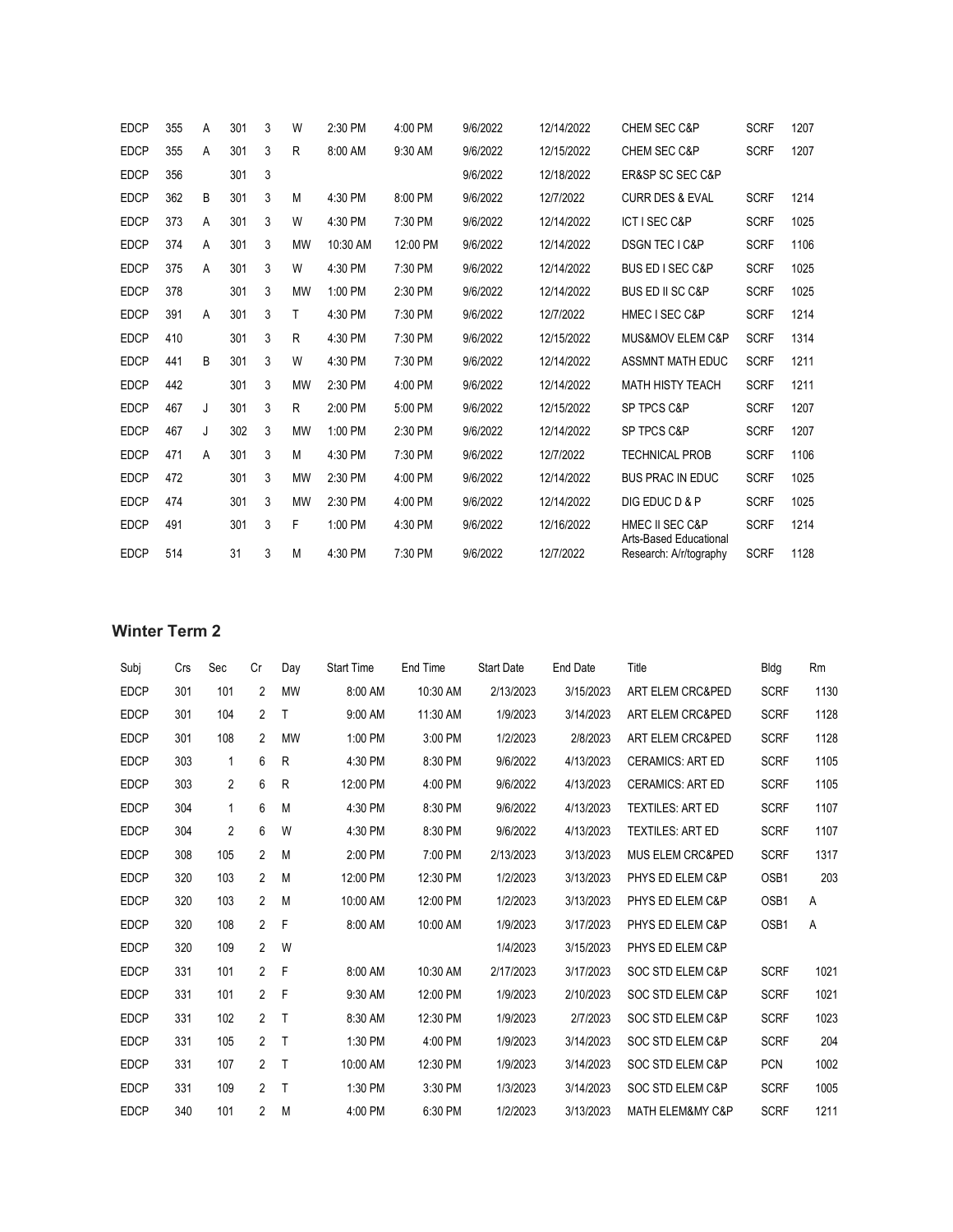| <b>EDCP</b> | 340 | 102 | 2              | M            | 1:00 PM  | 3:30 PM  | 1/2/2023  | 2/6/2023  | <b>MATH ELEM&amp;MY C&amp;P</b> | <b>SCRF</b> | 1211 |
|-------------|-----|-----|----------------|--------------|----------|----------|-----------|-----------|---------------------------------|-------------|------|
| <b>EDCP</b> | 340 | 102 | $\overline{2}$ | W            | 10:30 AM | 1:00 PM  | 2/15/2023 | 3/15/2023 | <b>MATH ELEM&amp;MY C&amp;P</b> | <b>SCRF</b> | 1211 |
| <b>EDCP</b> | 340 | 103 | $\overline{2}$ | $\mathsf{T}$ | 9:30 AM  | 12:00 PM | 1/9/2023  | 3/14/2023 | <b>MATH ELEM&amp;MY C&amp;P</b> | <b>SCRF</b> | 1211 |
| <b>EDCP</b> | 340 | 105 | $\overline{2}$ | W            | 8:00 AM  | 10:30 AM | 2/15/2023 | 3/15/2023 | <b>MATH ELEM&amp;MY C&amp;P</b> | <b>SCRF</b> | 1214 |
| <b>EDCP</b> | 340 | 105 | $\overline{2}$ | F            | 10:30 AM | 1:00 PM  | 2/17/2023 | 3/17/2023 | <b>MATH ELEM&amp;MY C&amp;P</b> | <b>SCRF</b> | 1211 |
| <b>EDCP</b> | 340 | 109 | $\mathbf{2}$   | F            | 1:00 PM  | 3:00 PM  | 1/9/2023  | 3/17/2023 | <b>MATH ELEM&amp;MY C&amp;P</b> | <b>SCRF</b> | 1211 |
| <b>EDCP</b> | 340 | 109 | $\overline{2}$ | $\mathsf{T}$ | 1:30 PM  | 3:30 PM  | 9/6/2022  | 12/7/2022 | <b>MATH ELEM&amp;MY C&amp;P</b> | <b>SCRF</b> | 1211 |
| <b>EDCP</b> | 340 | 110 | $\overline{2}$ | F            | 10:30 AM | 1:00 PM  | 1/9/2023  | 2/10/2023 | <b>MATH ELEM&amp;MY C&amp;P</b> | <b>SCRF</b> | 1211 |
| <b>EDCP</b> | 340 | 110 | $\overline{2}$ | W            | 10:00 AM | 12:00 PM | 1/9/2023  | 2/8/2023  | <b>MATH ELEM&amp;MY C&amp;P</b> | <b>SCRF</b> | 1211 |
| <b>EDCP</b> | 349 | 101 | 2              | <b>MW</b>    | 10:00 AM | 12:00 PM | 1/2/2023  | 2/8/2023  | <b>SCIENCE ELEM C&amp;P</b>     | <b>SCRF</b> | 1204 |
| <b>EDCP</b> | 349 | 102 | 2              | <b>MW</b>    | 10:00 AM | 12:00 PM | 1/2/2023  | 2/8/2023  | <b>SCIENCE ELEM C&amp;P</b>     | <b>SCRF</b> | 1210 |
| <b>EDCP</b> | 349 | 103 | $\overline{2}$ | W            | 1:00 PM  | 3:00 PM  | 1/9/2023  | 2/8/2023  | <b>SCIENCE ELEM C&amp;P</b>     | <b>SCRF</b> | 1210 |
| <b>EDCP</b> | 349 | 103 | $\overline{2}$ | F            | 2:00 PM  | 4:30 PM  | 1/9/2023  | 2/10/2023 | <b>SCIENCE ELEM C&amp;P</b>     | <b>SCRF</b> | 1210 |
| <b>EDCP</b> | 349 | 104 | 2              | <b>MW</b>    | 10:30 AM | 1:00 PM  | 2/13/2023 | 3/15/2023 | <b>SCIENCE ELEM C&amp;P</b>     | <b>SCRF</b> | 1204 |
| <b>EDCP</b> | 349 | 105 | $\overline{2}$ | W            | 4:30 PM  | 8:30 PM  | 1/9/2023  | 2/8/2023  | <b>SCIENCE ELEM C&amp;P</b>     | <b>SCRF</b> | 1204 |
| <b>EDCP</b> | 349 | 107 | $\overline{2}$ | <b>MW</b>    | 1:00 PM  | 3:00 PM  | 1/2/2023  | 2/8/2023  | <b>SCIENCE ELEM C&amp;P</b>     | <b>SCRF</b> | 1204 |
| <b>EDCP</b> | 349 | 108 | 2              | <b>MW</b>    | 2:00 PM  | 4:30 PM  | 2/13/2023 | 3/15/2023 | <b>SCIENCE ELEM C&amp;P</b>     | <b>SCRF</b> | 1204 |
| <b>EDCP</b> | 349 | 109 | $\overline{2}$ | $\mathsf{T}$ | 1:30 PM  | 3:30 PM  | 1/9/2023  | 3/7/2023  | <b>SCIENCE ELEM C&amp;P</b>     | <b>SCRF</b> | 1210 |
| <b>EDCP</b> | 349 | 110 | $\overline{2}$ | W            | 2:00 PM  | 4:30 PM  | 2/15/2023 | 3/15/2023 | <b>SCIENCE ELEM C&amp;P</b>     | <b>SCRF</b> | 1207 |
| <b>EDCP</b> | 349 | 110 | $\overline{2}$ | $\mathsf{T}$ | 8:00 AM  | 10:30 AM | 2/14/2023 | 3/14/2023 | <b>SCIENCE ELEM C&amp;P</b>     | <b>SCRF</b> | 1207 |
| <b>EDCP</b> | 412 | 301 | 3              | <b>MTR</b>   | 10:00 AM | 12:00 PM | 1/3/2023  | 2/17/2023 | <b>COND&amp;REH TECH</b>        | <b>SCRF</b> | 1317 |

Applicants must have a minimum of a recognized master's degree preferably in education, recent teaching experience with learners in the relevant age group, and academic expertise in the undergraduate course identified above. They should be familiar with the new BC curriculum and have experience with the BC K–12 school system's structure and services and with the various stakeholder groups, and with authorities involved in the provision of education in British Columbia. Duties include teaching, holding regular office hours, marking assignments, reporting grades, attending subject area meetings as well as follow-up appointments, where applicable.

Equity and diversity are essential to academic excellence. An open and diverse community fosters the inclusion of voices that have been underrepresented or discouraged. We encourage applications from members of groups that have been marginalized on any grounds enumerated under the B.C. Human Rights Code, including sex, sexual orientation, gender identity or expression, racialization, disability, political belief, religion, marital or family status, age, and/or status as a First Nation, Metis, Inuit, or Indigenous person.

All qualified candidates are encouraged to apply; however Canadians and permanent residents will be given priority.

Letters of application along with a current resume or CV are to be submitted to

Dr. Sandra Scott **Dr.** Sandra Scott **or by email at** 

sandra.scott@ubc.ca